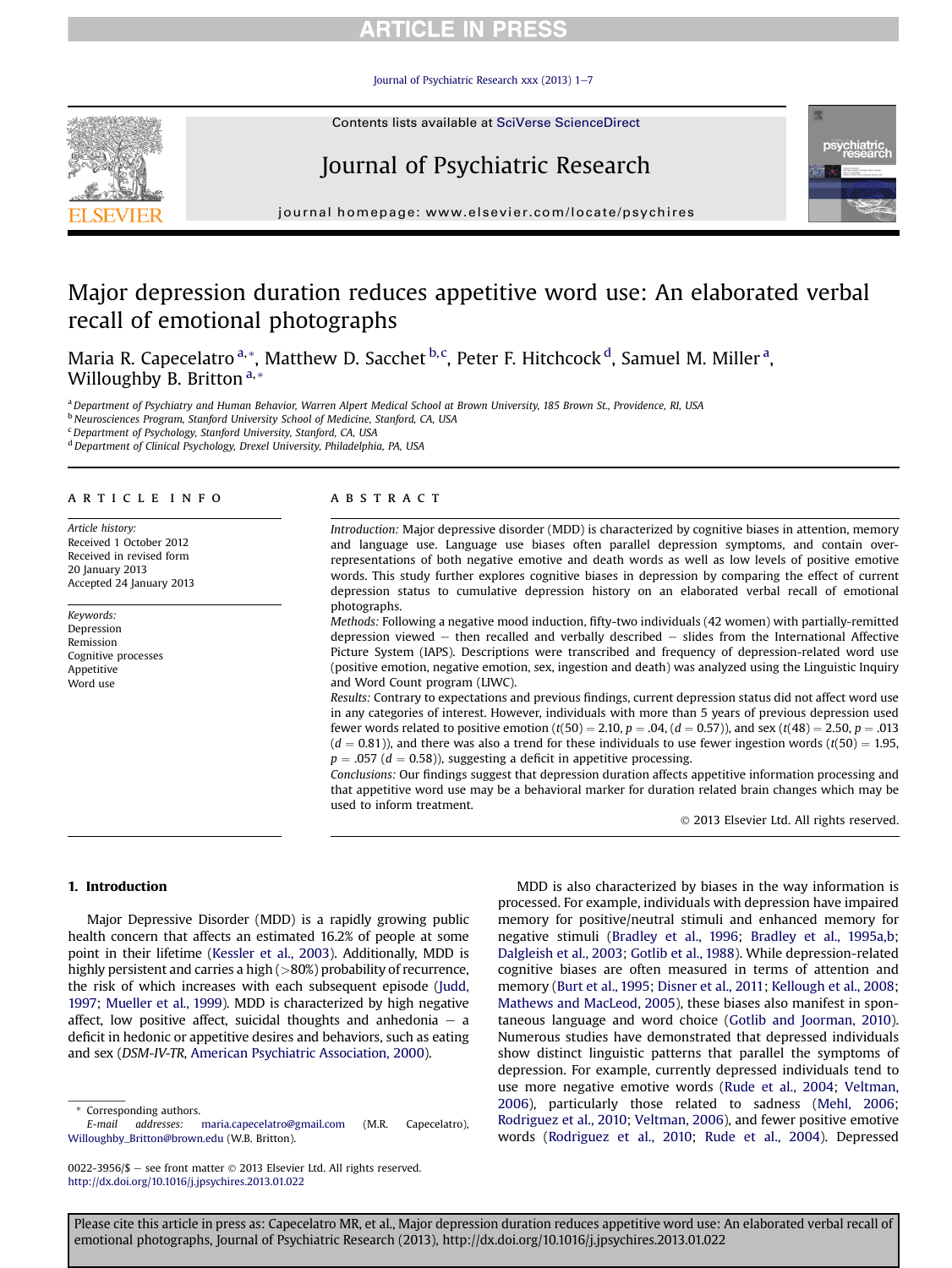individuals also tend to use more death-related words [\(Stirman and](#page-6-0) [Pennebaker, 2001](#page-6-0); [Veltman, 2006](#page-6-0)).

Cognitive biases in depression are thought to be associated with underlying differences in brain function and morphology, particularly in the prefrontal cortex (PFC) and limbic system ([Beck, 2008](#page-5-0); [Disner et al., 2011;](#page-6-0) [Frodl et al., 2008](#page-6-0)). Specifically, cognitive biases are thought to be caused by an imbalance of top-down cortical control and bottom-up subcortical saliency, resulting from poor prefrontal modulation of limbic structures like the amygdala and hippocampus ([Beck, 2008;](#page-5-0) [Browning et al., 2010](#page-6-0); [Davidson et al.,](#page-6-0) [2000](#page-6-0); [Disner et al., 2011;](#page-6-0) [Mayberg et al., 1999\)](#page-6-0). The result is hyperactivation of the amygdala [\(Cahill et al., 1995](#page-6-0)), which is involved in emotional saliency, and impairment of the hippocampus, which is involved in associative memory ([Filipini et al., 1991](#page-6-0); [Gould et al., 1998;](#page-6-0) [Margarinos and McEwen, 1995;](#page-6-0) [Sheline et al.,](#page-6-0) [1999](#page-6-0)). Thus, the reduced PFC activity in depression may underlie negative biases in attention and memory [\(Beevers et al., 2010;](#page-5-0) [Fales](#page-6-0) [et al., 2008;](#page-6-0) [Koster et al., 2010\)](#page-6-0).

These depression-related brain differences, however, are more closely linked with duration of illness than current depression severity. For example, total depression duration is associated with decreased volume of the PFC ([Frodl et al., 2008;](#page-6-0) [Nolan et al., 2002](#page-6-0); [Salvadore et al., 2011\)](#page-6-0) and the hippocampus, independent of current mood or severity of depression symptoms [\(Frodl et al., 2008](#page-6-0); [Sheline et al., 1999](#page-6-0)). Furthermore, magnitude of brain volume loss is positively correlated with both frequency of depressive episodes and total illness duration [\(MacQueen et al., 2003\)](#page-6-0).

Thus, because depression-related cognitive biases are dependent on brain function, cognitive biases should be associated with illness duration more so than with current depression. There is substantial literature that supports this claim: euthymic individuals with a prior history of depression continue to display an attentional bias toward sad faces and away from happy faces, as well as a memory bias for negative words ([Fritzsche et al., 2010;](#page-6-0) [Joorman](#page-6-0) [and Gotlib, 2007\)](#page-6-0). Furthermore, these persisting biases appear to be associated with continued brain deregulation, particularly prefrontal underactivation and a hyperactive amygdala [\(Neumeister](#page-6-0) [et al., 2006\)](#page-6-0).

Unfortunately, much of the literature on cognitive biases and depression duration-related brain dysfunction contains methodological limitations and inconsistent results  $-$  the latter likely due to the use of distinct experimental paradigms that cannot be directly compared. Current research suggests that persisting but latent biases in remitted individuals are most consistently and reliably revealed with a mood challenge paradigm [\(Persons and Miranda,](#page-6-0) [1992](#page-6-0)). Under conditions of stress or negative affect, biases can be quickly reinstated, even if these biases appear to subside during remission [\(Bradley et al., 1997](#page-6-0); [Teasdale, 1988](#page-6-0)). This reappearance of depression-related biases suggests that the neural connectivity underlying the biases still remains in a latent form, and can be reactivated under stressful conditions. In the current study, we employ a standard laboratory stressor, the Trier Social Stress Test (TSST, [Kirschbaum et al., 1993](#page-6-0)), as a mood challenge to reveal any latent brain dysfunction and resulting biases.

Second, no prior studies that the authors are aware of have quantified prior depression duration and addressed its relation to cognitive bias (instead, they have looked at the effect of any prior depression). Finally, no prior studies have examined the relationship between previous depression and word use; because word use is directly related to social functioning, persistent word bias is a particularly important area for research.

Thus, the present study compared the effects of current depression level and illness duration on depression symptomrelated word use in the elaborated recall of emotional photographs following a mood challenge. Guided by previous findings, we predicted that both current depression and illness duration would be associated with more symptom-related word use when describing photographs. Specifically, we predicted that currently depressed individuals would use more words related to negative emotion and death, and fewer words related to positive emotion, food, and sex, relative to those in remission. We also predicted that individuals with a "long-term" history of depression (>5 years, based on our sample's mean of 5 years of cumulative depression) would use more words related to negative emotion and death, and fewer words related to positive emotion, food, and sex than individuals with a "short-term" history of depression  $\left($  < 5 years).

# 2. Method

# 2.1. Participants

Fifty-two individuals (42 women, mean age  $=$  47.4, SD  $=$  1.0) with a recurrent form of unipolar depression with varying degrees of remission (BDI  $M = 9.4$ ,  $SD = 5.9$ ) were recruited in Tucson, Arizona. Fliers were posted throughout the community between January 2004 and June 2005, as part of a larger treatment study (for complete details, see [Britton et al., 2010;](#page-6-0) [Shahar et al., 2010\)](#page-6-0). A structured clinical interview (SCID-I; [First et al., 2001](#page-6-0)) was administered to determine participant's diagnostic status. Inclusion criteria were a) meeting DSM-IV criteria for major depression within the last 5 years with varying degrees of residual symptoms, b) scoring <20 on the Beck Depression Inventory and c) having no change in type or dosage of antidepressant medication within the last 3 months or during the study. Exclusion criteria included a) history of bipolar or psychotic disorders, persistent antisocial behavior or repeated self-harm, borderline personality disorder, organic brain damage, b) current panic, obsessive-compulsive disorder, eating disorder, or substance abuse/dependence, c) inability to read/write in English or d) current psychotherapy.

Participants were divided into two groups based on their initial BDI scores. Participants with scores of 10 or more ([Beck and Steer,](#page-5-0) [1987](#page-5-0)) were placed in the currently depressed group ( $N = 27$ ), while participants with scores below 10 classified were classified as in remission ( $N = 25$ ) [\(Teasdale et al., 2000\)](#page-6-0). Cumulative months of depression ( $M = 60.5$ ,  $SD = 38.2$ ) was used to categorize participants into two groups based on whether they were greater than  $(N = 19, "long-term")$  or less than  $(N = 33, "short-term")$  the overall group mean of 60 months (5 years). The 5 year mark is also significant as [Sheline et al., \(1999\)](#page-6-0) found changes in brain structure and function corresponding to a depression duration of 5 years.

# 2.2. Procedure

Following screening, participants completed a self-report questionnaire (BDI, [Beck et al., 1961](#page-5-0)), a laboratory-based stress induction (TSST, [Kirschbaum et al., 1993](#page-6-0)) and an emotional memory task. The study protocol was approved by the University of Arizona institution review board, and all participants provided written informed consent for research participation. No adverse events occurred during the trial.

# 2.3. Measures

# 2.3.1. Depression symptoms

2.3.1.1. The Beck Depression Inventory (BDI). The BDI ([Beck et al.,](#page-5-0) [1961\)](#page-5-0) is a 21-item self report measure that assesses depressive symptomatology, with an emphasis on cognitive symptoms. In order to provide continuity and comparability with previous laboratory studies, the first version of the BDI was used instead of the BDI-II. The BDI is a widely used measure of depressive symptoms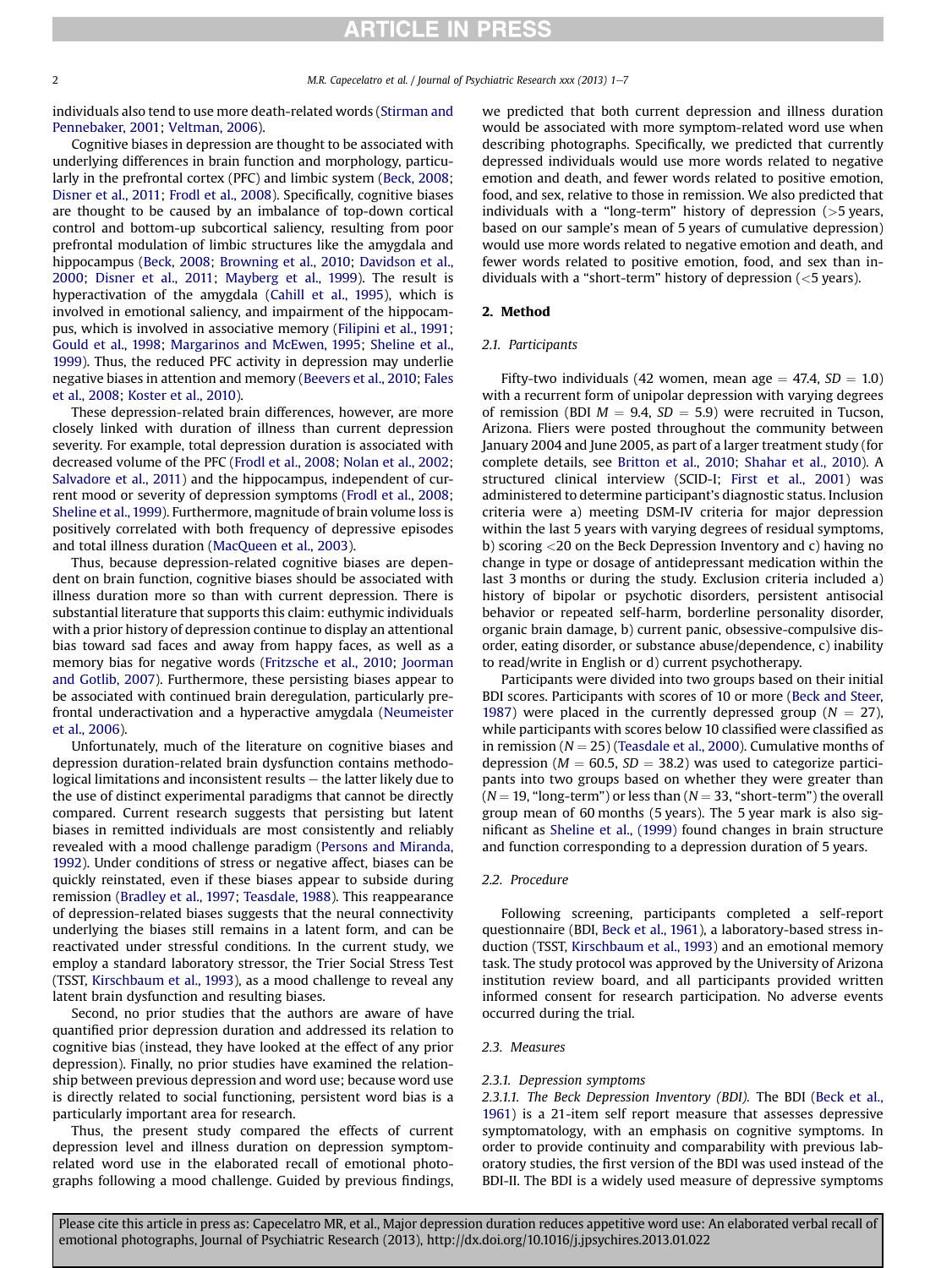# **RTICLE IN PRESS**

and has excellent psychometric properties ([Beck et al., 1988\)](#page-5-0)  $(\alpha = .81)$ .

2.3.1.2. Depression history. History of past depression was assessed during the diagnostic interview. In order to facilitate more accurate recall for past depression, participants were asked to make a list of all past depressions and bring it with them to the interview. Past depression was operationalized as the number of months over the course of their lives that patients met diagnostic criteria for a depressive episode.

### 2.4. Stress induction

In order to induce psychological distress and evaluative selffocus, participants underwent the Trier Social Stress Test (TSST), a procedure that reliably produces moderate psychological distress in laboratory settings [\(Kirschbaum et al., 1993](#page-6-0)). During the TSST, participants delivered a 5-min impromptu speech and a 5-min oral subtraction task on a well-lit stage in front of judges, cameras and real-time closed-circuit television feedback (for complete details, see [Britton et al., 2010;](#page-6-0) [Shahar et al., 2010](#page-6-0)). The TSST has been found to reliably produce significant increases in negative affect in this sample [\(Britton et al., 2010\)](#page-6-0).

#### 2.5. Verbal recall task

#### 2.5.1. Stimuli

Two sets of 31 photographs were matched for content, valence and arousal ratings. There were 18 positive, 18 negative, 18 neutral, and eight neutral buffer pictures (four at the beginning and end). Slides with normed valence or arousal ratings that differed significantly between men and women were not used.

Eighteen slides were selected to evoke different types of negative affect, including fear (threat), sadness (crying) and physical distress (illness). Fourteen slides featured depression-relevant content, and were intended to probe disturbances in emotion, appetite and sex drive as well as thoughts of death or suicide (see Table 1 for slide numbers as well as valence and arousal ratings). Four slides featured food as the central object (pizza/French fries and candy bar/bag of M&Ms). In two slides, food was implied but not visible (a group of people gathered around a table with a picnic basket and the outside of a diner with a sign listing various menu items). Four slides featured sexual activity in heterosexual couples.

#### Table 1

|           |  |  |  |  |  | Valence and arousal means and ranges for IAPS slides used by depression-related |  |
|-----------|--|--|--|--|--|---------------------------------------------------------------------------------|--|
| category. |  |  |  |  |  |                                                                                 |  |

| Slide category<br>(number of slides) | Slide<br>numbers | M<br>valence | Range           | M<br>arousal | Range       |
|--------------------------------------|------------------|--------------|-----------------|--------------|-------------|
| Positive (18)                        |                  | 7.3          | $7 - 8.2$       | 5.6          | $4.5 - 7.4$ |
| Neutral (18)                         |                  | 5.4          | $4.4 - 6.2$     | 3.1          | $23 - 4.2$  |
| Negative (18)                        |                  |              |                 |              |             |
| High arousal (6)                     |                  | 2.1          | $1.4 - 2.7$     | 7.0          | $6.6 - 7.2$ |
| Depression-relevant (12)             |                  | 2.4          | $1.7 - 3.0$     | 5.0          | $4 - 5.8$   |
| Negative totals                      |                  | 2.3          | $1.4 - 2.7$     | 5.6          | $4 - 7.2$   |
| Sexual (4)                           |                  |              |                 |              |             |
| Sex(2)                               | 4660, 4670       | 7.2          | $7.0 - 7.4$     | 6.7          | $6.6 - 6.7$ |
| Romantic (2)                         | 4599, 4641       | 7.4          | $7.2 - 7.5$     | 5.6          | $5.4 - 5.7$ |
| Food-related (6)                     |                  |              |                 |              |             |
| Explicit $(4)$                       | 7350, 7410,      | 7.0          | $6.8 - 7.1$     | 4.8          | $4.6 - 5.1$ |
|                                      | 7430, 7460       |              |                 |              |             |
| Implied $(2)$                        | 2560, 5500       | 5.9          | $5.4 - 6.3$ 3.2 |              | $3.0 - 3.5$ |
| Death-related (4)                    |                  |              |                 |              |             |
| Grave $(2)$                          | 9000, 9220       | 2.3          | $2.1 - 2.6$     | 4.0          | $4.0 - 4.1$ |
| Corpse $(2)$                         | 9040, 9252       | 1.8          | $1.7 - 2.0$     | 6.2          | $5.8 - 6.6$ |

Note. IAPS = International Affective Picture System ([Lang et al., 1999](#page-6-0)).

Four slides showed images pertaining to death (two of a graveyard and two of a corpse).

#### 2.5.2. Stimuli presentation

Approximately 30 min after completing the TSST, participants viewed a series of photographs that were taken from the International Affective Picture System database (IAPS; [Lang et al.,](#page-6-0) [1999](#page-6-0)). Photographs were presented on a 16-inch computer screen using DMDX software [\(Forster and Forster, 2003\)](#page-6-0). Slides were displayed for 8 s each, with a 1 s inter-slide interval, and block randomized in order to ensure that no two slides of the same valence appeared consecutively. Participants rated each slide for valence and arousal to ensure depth of encoding. They were told that they "may be asked to recall some of the pictures" at an unspecified future time.

#### 2.5.3. Verbal recall

Approximately 60 min after stimuli presentation, participants were asked to create short titles for each photograph that they remembered. Participants were then asked to verbally describe everything that they remembered about each titled photograph. These descriptions were transcribed verbatim by the experimenter. When finished, they were probed with the phrase, "Is there anything else?" and subsequent details were recorded. There was no time limit and photographs could be recalled in any order.

#### 2.5.4. Linguistic analysis

The recall transcriptions were analyzed using the English080730 dictionary from the Linguistic Inquiry and Word Count text-analysis software (LIWC2007; [Pennebaker et al., 2007a\)](#page-6-0). Transcripts were checked for spelling and grammar as outlined in the LIWC manual [\(Pennebaker et al., 2007b\)](#page-6-0). In addition, all transcriptions were systematically examined for words that fit the sex and ingestion categories but were not in LIWC's standard dictionary. A total of 70 words/word stems were added to the ingestion category (increase of 0.8% total word capture) and three words/ word stems were added to the sex category (increase of 0.02% total word capture). Percentage scores were calculated for words in five categories of depression-related content: positive emotion (e.g., "energetic", "laugh", "smile") negative emotion (e.g., "cry", "guilty", "hopeless"), death (e.g., "dead", "kill", "suicide") and appetitive, comprised of sex (e.g., "arouse", "makeout", "orgasm") and ingestion (e.g., "chew", "drink", "hunger").

### 2.6. Statistical analysis

### 2.6.1. Preliminary analysis

Before analysis, all word usage variables were examined for normality and those with outliers (death and sex-related words) were log-transformed [\(Fields, 2007](#page-6-0)). Preliminary analyses were used to investigate group differences that may have influenced outcome (education, age, etc.).

# 2.6.2. Main analysis: effects of depression status and illness duration

Independent samples t-tests were used to examine group differences in total word count, as well as in percentage of total word use in the positive emotion, negative emotion, sex, ingestion and death categories. All analyses were performed with SPSS 17.0 software. All tests were two-tailed with  $\alpha$  set to  $p < .05$ . Results are reported as mean (SD) or number/percentage unless otherwise indicated. Effect sizes were reported as Cohen's  $d$  (small = 0.10, medium  $= 0.30$ , large  $= 0.50$ , [Cohen, 1992](#page-6-0)) unless otherwise indicated.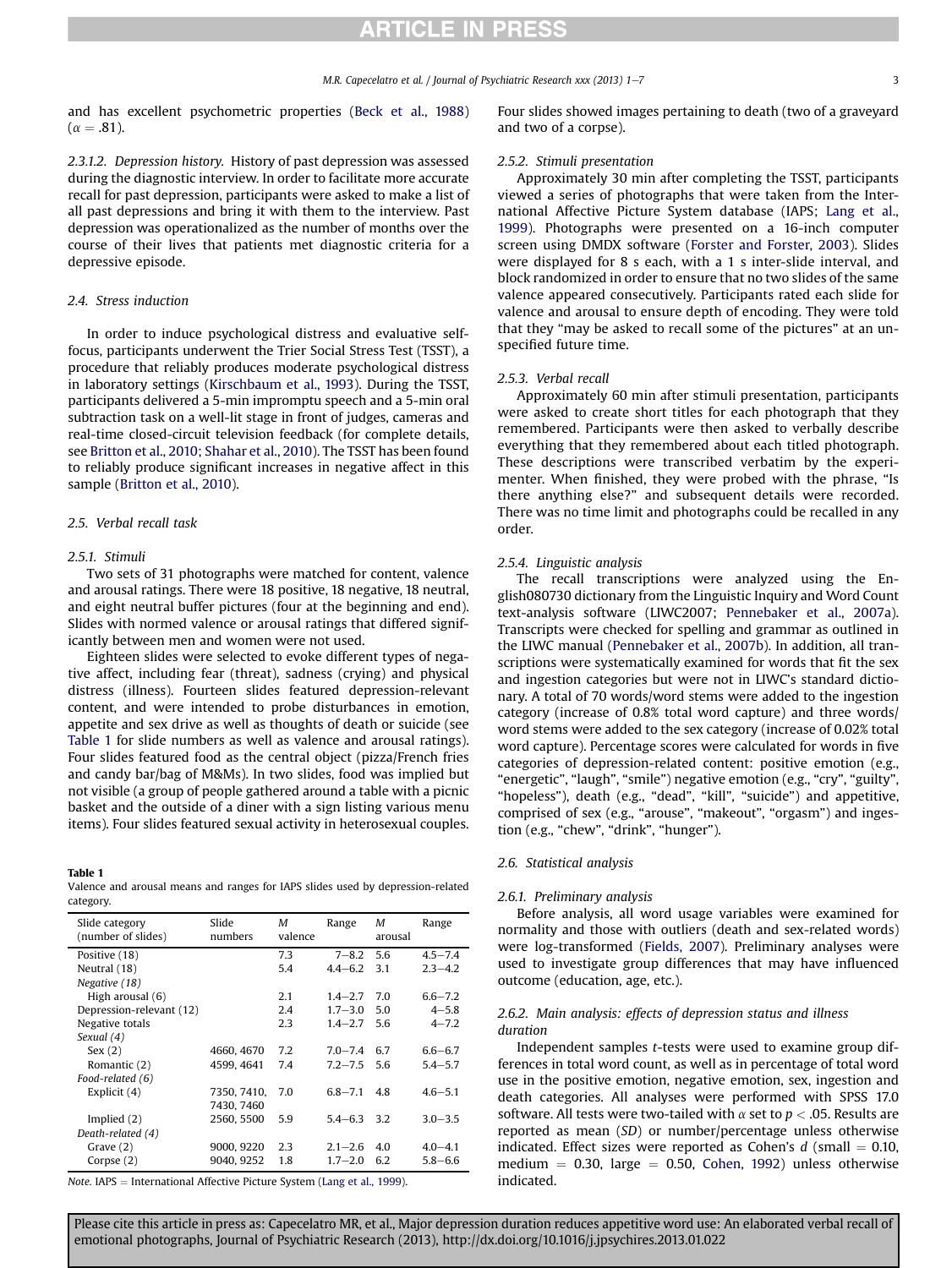# **RTICLE IN PRESS**

M.R. Capecelatro et al. / Journal of Psychiatric Research xxx (2013) 1-7

# 3. Results

# 3.1. Preliminary analysis

# 3.1.1. Baseline characteristics

In the current depression group, the mean BDI score ( $M = 14.1$ ,  $SD = 3.9$ ) was significantly higher than that of the remitted group  $(M = 4.4, SD = 2.6), t(50) = -10.79, p < .001, (d = -3.62).$  Groups stratified by BDI score did not differ in the duration of their depression,  $t(50) = 0.68$ ,  $p = .50$ ,  $(d = 0.19)$ , age,  $t(50) = 1.08$ ,  $p = .28$ ,  $(d = 0.30)$ , years of education,  $t(50) = -0.69$ ,  $p = .50$ ,  $(d = -0.19)$ , or antidepressant use,  $\chi^2(1, N = 52) = 0.08$ ,  $p = .78$ . In groups separated by depression duration, the "long-term" group had suffered significantly more months of past depression ( $M = 99.6$ ,  $SD = 35.7$ ) than the "short-term" group ( $M = 38.0, SD = 13.5$ ),  $t(50) = -8.90, p < .001,$  $(d = -2.28)$ . These groups did not differ in their current depression (BDI),  $t(50) = 0.16$ ,  $p = .88$ ,  $(d = 0.05)$ , age,  $t(50) = -1.18$ ,  $p = .24$ ,  $(d = -0.34)$ , years of education,  $t(50) = 1.06$ ,  $p = .29$ ,  $(d = 0.35)$ , or antidepressant use,  $\chi^2(1, N = 52) = 0.75, p = .39.$ 

# 3.1.2. Word use summary

Participants used an average of 364 words ( $SD = 172$ ) with the amount of words spoken varying considerably (range: 86-861). On average, the LIWC program identified 2.51% ( $SD = 1.4$ ) of the total words as related to positive emotion,  $2.02\%$  (SD = 1.1) as related to negative emotion and  $0.47\%$  (SD = 0.5) as death-related. With the updated categories,  $0.91\%$  (SD = 0.7) were identified as sexual and 2.22% ( $SD = 1.3$ ) were identified as ingestion-related.

# 3.2. Main analysis 1: effects of depression status

There were no differences between remitted and non-remitted participants in total words,  $t(50) = -0.88$ ,  $p = .38$ ,  $(d = -0.25)$ , or word usage variables: positive emotions,  $t(50) = 0.58$ ,  $p = .56$ ,  $(d = 0.16)$ , ingestion words,  $t(50) = 1.05$ ,  $p = .30$ ,  $(d = 0.29)$ , sexual words,  $t(48) = -0.12$ ,  $p = .90$ ,  $(d = 0.03)$ , negative emotions,  $t(50) = 0.65$ ,  $p = .52$ ,  $(d = 0.19)$ , or death-related words,  $t(31) = 1.37$ ,  $p = .18$ ,  $(d = 0.47)$ . See Table 2.

# 3.3. Main analysis 2: effects of depression duration

A trend toward a significant statistical difference in total word count,  $t(50) = -1.86$ ,  $p = .069$ ,  $(d = -0.55)$ , indicates a possible tendency for participants with more than 5 years of past depression to use more total words. The "long-term" group used significantly fewer positive emotion words,  $t(50) = 2.10$ ,  $p = .04$ ,  $(d = 0.57)$ , and

# sexual words,  $t(48) = 2.50$ ,  $p = .013$ ,  $(d = 0.81)$ , than the "shortterm" group. There was also a trend for participants in the "longterm" group to use fewer ingestion words,  $t(50) = 1.95$ ,  $p = .057$ ,  $(d = 0.58)$ . There were no differences between the groups for frequency of words related to negative emotions,  $t(50) = 1.48$ ,  $p = .15$ ,  $(d = 0.43)$ , or death,  $t(31) = -0.88$ ,  $p = .93$ ,  $(d = -0.35)$ . See [Table 3.](#page-4-0)

# 4. Discussion

Previous studies have shown that depressed individuals speak and write in a manner distinct from non-depressed individuals, and that these differences in word use parallel depressive symptoms  $$ including greater use of words related to sadness, and decreased use of positive words [\(Mehl, 2006](#page-6-0); [Rodriguez et al., 2010](#page-6-0); [Rude](#page-6-0) [et al., 2004](#page-6-0); [Stirman and Pennebaker, 2001;](#page-6-0) [Veltman, 2006\)](#page-6-0). However, these studies have failed to account for depression duration. This is an important methodological limitation as depression duration is associated with persistent differences in brain structure [\(Frodl et al., 2008](#page-6-0); [MacQueen et al., 2003](#page-6-0); [Nolan](#page-6-0) [et al., 2002](#page-6-0); [Salvadore et al., 2011;](#page-6-0) [Sheline et al., 1999\)](#page-6-0) that may underlie cognitive biases. Indeed, cognitive biases appear to persist in formerly depressed individuals who are currently euthymic ([Fritzsche et al., 2010;](#page-6-0) [Joorman and Gotlib, 2007\)](#page-6-0); these cognitive biases appear most reliably following stress induction [\(Bradley](#page-6-0) [et al., 1997;](#page-6-0) [Persons and Miranda, 1992](#page-6-0); [Teasdale, 1988](#page-6-0)). Therefore, the current study investigated whether depression duration, as well as current depression, affected spontaneous word use in response to a mood challenge.

Our main findings were as follows:

- 1.) Current depression status did not significantly influence word use: currently depressed individuals did not differ from individuals in remission on any category of word use.
- 2.) Depression duration significantly influenced word use: individuals with a "long-term" history of depression (>5 years depressed) used fewer appetitive words (positive emotion, sex, and food) than individuals with a "short-term" depression history.

Each of these findings is discussed in detail below:

4.1. Currently depressed and remitted individuals did not differ in word use

Past studies of expressive writing and daily conversation have found distinct word usage among currently depressed individuals

### Table 2

Participant characteristics and frequency of word use as a function of depression status (Current vs. Remitted).

|                              | $BDI < 10 (N = 25)$ |      | $BDI > 10 (N = 27)$ |      |          |              | Cohen's d       |
|------------------------------|---------------------|------|---------------------|------|----------|--------------|-----------------|
|                              | M                   | SD   | М                   | SD   |          |              |                 |
| Age                          | 48.8                | 6.8  | 46.1                | 10.8 | 1.08     | 0.28         | 0.30            |
| Education (years)            | 16.7                | 2.1  | 17.1                | 2.0  | $-0.69$  | 0.50         | $-0.19$         |
| Depression duration (months) | 64.3                | 39.0 | 57                  | 37.9 | 0.68     | 0.50         | 0.19            |
| BDI                          | 4.3                 | 2.6  | 14.1                | 3.9  | $-10.79$ | $< 0.001***$ | $-3.62$         |
| % On AD meds                 | 52                  |      | 48                  |      |          | 0.78         | $\chi^2 = 0.08$ |
| Linguistic variables         |                     |      |                     |      |          |              |                 |
| Word count                   | 342                 | 139  | 385                 | 199  | $-0.88$  | 0.38         | $-0.25$         |
| Positive emotion             | 2.6                 | 1.6  | 2.4                 | 1.3  | 0.58     | 0.56         | 0.16            |
| Negative emotion             | 2.1                 | 1.1  | 1.9                 | 1.0  | 0.65     | 0.52         | 0.19            |
| Sexual words                 | 0.8                 | 0.4  | 1.0                 | 0.9  | $-0.12$  | 0.90         | $-0.03$         |
| Ingest words                 | 2.4                 | 1.2  | 2.0                 | 1.5  | 1.05     | 0.30         | 0.29            |
| Death words                  | 0.6                 | 0.6  | 0.4                 | 0.4  | 1.37     | 0.18         | 0.47            |

Note. The Beck Depression inventory (BDI) is from [Beck et al. \(1961\).](#page-5-0) AD = Anti-depressant. Linguistic variables are given as a percentage of total words spoken. Means and standard deviations for death and sex-related words are reported before log-transformation. Tests are two-tailed. \*\*\*  $p < .001$ .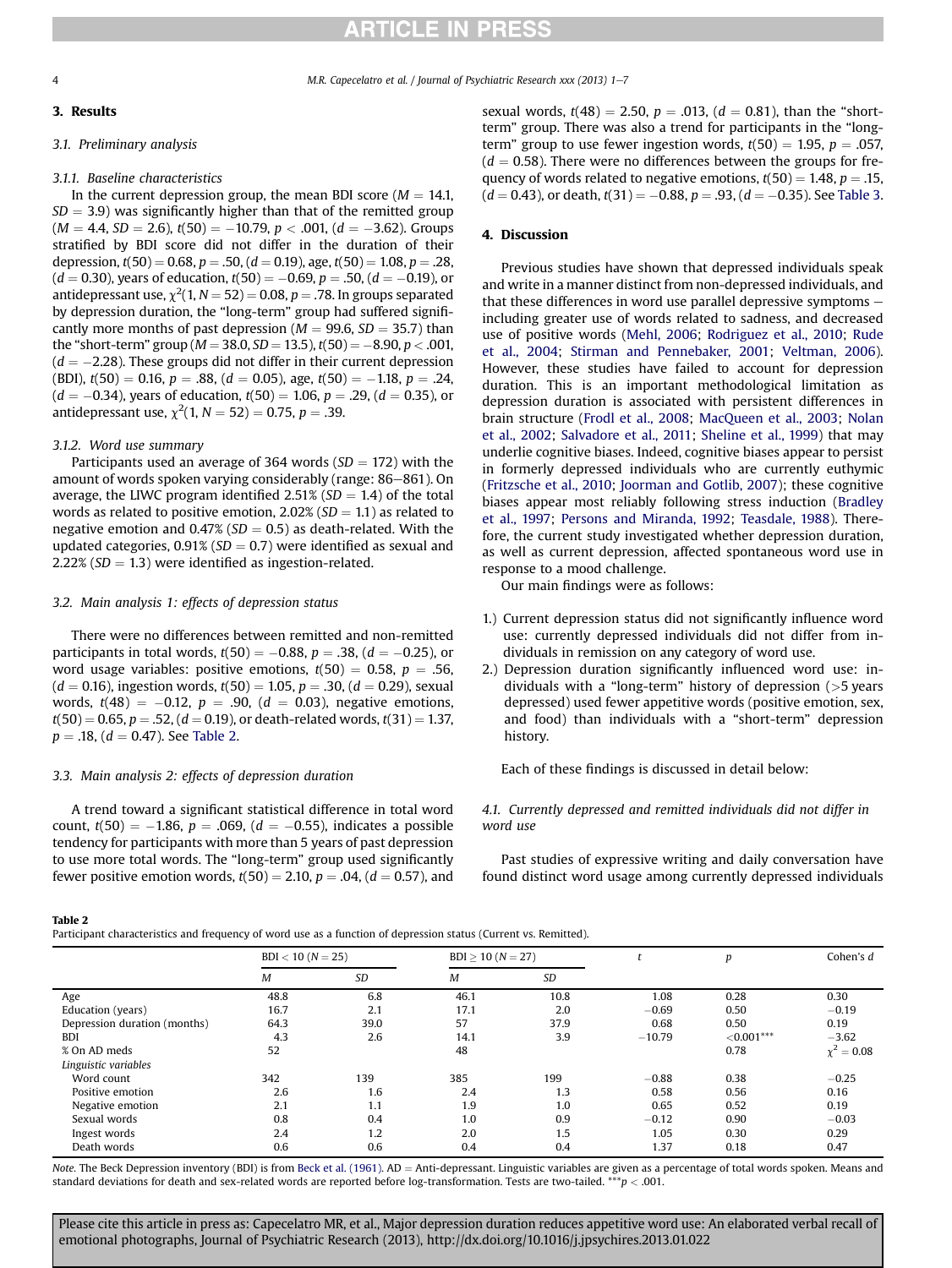# **ARTICLE IN PRESS**

#### M.R. Capecelatro et al. / Journal of Psychiatric Research xxx (2013) 1–7 5

| Participant characteristics and frequency of word use as a function of depression history (Cumulative months). |                         |      |                         |           |         |                      |                 |  |  |  |
|----------------------------------------------------------------------------------------------------------------|-------------------------|------|-------------------------|-----------|---------|----------------------|-----------------|--|--|--|
|                                                                                                                | $<$ 5 Years ( $N$ = 33) |      | $>5$ Years ( $N = 19$ ) |           |         | p                    | Cohen's d       |  |  |  |
|                                                                                                                | M                       | SD   | M                       | <b>SD</b> |         |                      |                 |  |  |  |
| Age                                                                                                            | 46.2                    | 8.60 | 49.3                    | 9.8       | $-1.18$ | 0.24                 | $-0.34$         |  |  |  |
| Education (years)                                                                                              | 17.2                    | 2.2  | 16.5                    | 1.8       | 1.06    | 0.29                 | 0.35            |  |  |  |
| Depression duration (months)                                                                                   | 38.0                    | 13.5 | 99.6                    | 35.7      | $-8.90$ | ${<}0.001***$        | $-2.28$         |  |  |  |
| <b>BDI</b>                                                                                                     | 9.5                     | 6.2  | 9.3                     | 5.5       | 0.16    | 0.88                 | 0.046           |  |  |  |
| % on AD meds                                                                                                   | 45.5                    |      | 57.9                    |           |         | 0.39                 | $\chi^2 = 0.75$ |  |  |  |
| Linguistic variables                                                                                           |                         |      |                         |           |         |                      |                 |  |  |  |
| Word count                                                                                                     | 331                     | 176  | 422                     | 154       | $-1.86$ | $0.069*$             | $-0.55$         |  |  |  |
| Positive emotion                                                                                               | 2.8                     | 1.6  | 2.0                     | 1.0       | 2.10    | $0.040*$             | 0.57            |  |  |  |
| Negative emotion                                                                                               | 2.2                     | 1.1  | 1.7                     | 1.0       | 1.48    | 0.15                 | 0.43            |  |  |  |
| Sexual words                                                                                                   | 1.1                     | 0.8  | 0.6                     | 0.3       | 2.50    | $0.013*$             | 0.81            |  |  |  |
| Ingest words                                                                                                   | 2.5                     | 1.4  | 1.8                     | 1.1       | 1.95    | $0.057$ <sup>#</sup> | 0.58            |  |  |  |
| Death words                                                                                                    | 0.4                     | 0.5  | 0.6                     | 0.6       | $-0.88$ | 0.93                 | $-0.35$         |  |  |  |
|                                                                                                                |                         |      |                         |           |         |                      |                 |  |  |  |

<span id="page-4-0"></span>Table 3

Note. The Beck Depression inventory (BDI) is from [Beck et al. \(1961\)](#page-5-0). AD = Anti-depressant. Linguistic variables are given as a percentage of total words spoken. Means and standard deviations for death and sex-related words are reported before log-transformation. Tests are two-tailed.  $^{*}p$  < .00.  $^{*}p$  < .05. \*\*\*p < .001.

related to negative emotions, positive emotions, sex, and death ([Mehl, 2006;](#page-6-0) [Rude et al., 2004](#page-6-0); [Veltman, 2006;](#page-6-0) [Rodriguez et al.,](#page-6-0) [2010;](#page-6-0) [Stirman and Pennebaker, 2001;](#page-6-0) [Vanheule et al., 2009\)](#page-6-0). Several methodological differences in the current study may explain why these findings were not replicated. First, the current study measured word usage in a verbal recall of emotional pictures task, rather than in an expressive writing task or in daily conversation. Second, the severity of depression in the current study was truncated to include mild to moderate (but not severe) levels of depression, and our "non-depressed group" still had some symptoms; thus, the groups may not have been adequately stratified to find differences. Additionally, the negative mood induction may have minimized the differences in language use by activating latent depressive biases in the remitted group [\(Persons and Miranda,](#page-6-0) [1992;](#page-6-0) [Rude et al., 2004\)](#page-6-0).

### 4.2. Depression duration significantly influenced appetitive word use

Individuals with longer durations of previous depression (>5 years) used fewer words related to positive emotions, ingestion and sex than individuals with shorter depression durations. No differences were found in negative emotion or death-related word use. Differences in word use could not be accounted for by differences in age, years of education, antidepressant use or current mood.

A few examples will illustrate how "long-term" depressives in our study spoke differently than "short-term" depressives: a participant who had been depressed for 150 months described a slide depicting sexual activity as, "Two naked people in embrace, touching each other," while a "short-term" participant (49 months) described a similar slide as, "Man and woman making love, erotic picture, very sensuous and warm, both were naked." Some individuals in the "short-term" group used food words even when food was not present in the image: the color of a woman's sari was "peach or melon" (47 months), rather than "red" (106 months). Finally, members of the "short-term" group more frequently interpreted an abstract photograph of three dark brown disks as "chocolate."

Depression duration effects were associated with decreased positive emotion and appetitive words (sex and eating/drinking), but were unrelated to death- and negative-emotion related words. This absence of a relationship may suggest that anhedonic symptoms persist into remission more so than negative mood. Anhedonia, a symptom of depression that affects almost 40% of individuals with MDD [\(Pelizza and Ferrari, 2009](#page-6-0)), is defined as an

inability to find pleasure in things once found enjoyable, specifically appetitive behaviors like eating and sex [\(APA, 2000\)](#page-5-0). Whereas negative affect is ubiquitous across many psychiatric conditions, decreased positive affect may be the distinguishing feature of depression [\(Watson et al., 2011\)](#page-6-0).

Studies of cognitive bias in depression suggest that expression of positive and negative affect are related  $-$  negative stimuli monopolize attentional and emotional resources so that positive stimuli are "blocked out" [\(Disner et al., 2011\)](#page-6-0). This likely affects the processing of appetitive information. Decreased activity in the ventromedial and dorsolateral prefrontal cortices, which are associated with modulating attentional resources and general executive functioning, respectively, are thought to underlie this bias: underactivation of these areas has been observed in depressed individuals when viewing emotional stimuli [\(Beevers et al., 2010;](#page-5-0) [Fales et al., 2008](#page-6-0)). The left dorsolateral prefrontal cortex (dlPFC) also indirectly inhibits activation of the amygdala ([Disner et al.,](#page-6-0) [2011](#page-6-0)), an area involved in emotional processing of threat-related stimuli. Both an impaired ability to disengage and an increase in emotional saliency of negative stimuli may decrease the emotional saliency of positive stimuli. Additionally, number of depressive episodes is associated with decreased grey matter density in the dlPFC [\(Frodl et al., 2008\)](#page-6-0), and depressed individuals show more intense and longer-lasting amygdala activation than healthy controls [\(Siegle et al., 2002\)](#page-5-0), an effect that persists even after clinical remission ([Neumeister et al., 2006\)](#page-6-0). Taken together, these findings suggest that increased attention to and processing of negative stimuli, mediated by increased amygdala activity and decreased PFC activity, may have lead "long-term" depressed individuals to process appetitive stimuli less effectively than individuals with "short-term" depression histories.

### 4.3. Clinical significance

The findings of the present study have several specific clinical implications. First, the loss of appetite word use may be a behavioral marker of illness duration and related brain changes of appetitive (dopaminergic) systems, and may be used to inform diagnosis and treatment. For example, reduced appetite word use may signify pharmacological treatments change such as augmentation of dopamine, or behavioral therapies that increase rewarding activities (e.g., behavioral activation scheduling). Second, most depression research has focused on the severity of current symptoms, without much reference to past depression. These findings add to existing research that suggests that duration of previous illness may be as important, perhaps even more important, than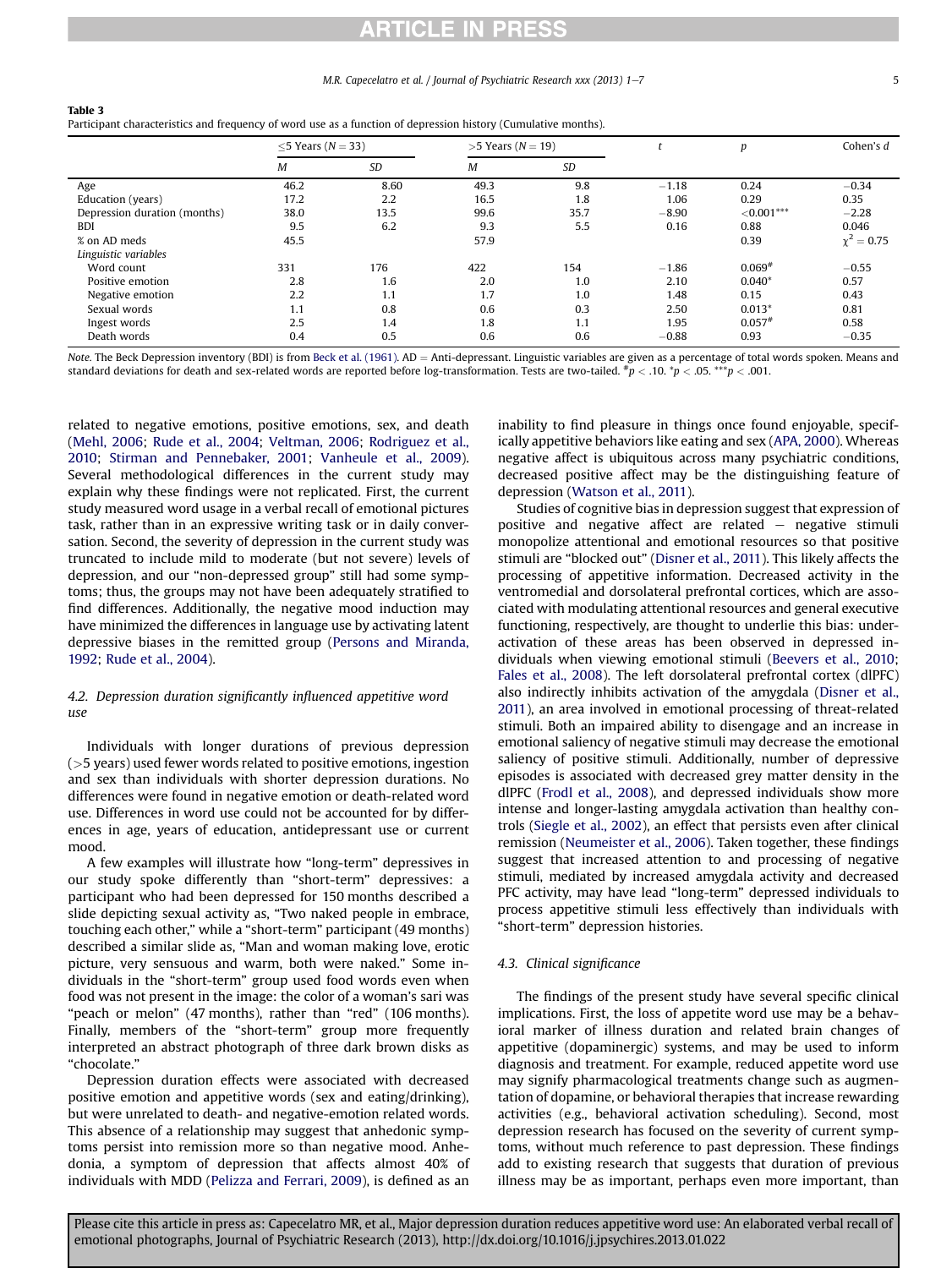<span id="page-5-0"></span>

current mood when considering neuropsychological functioning ([Paelecke-Habermann et al., 2005;](#page-6-0) [Sheline et al., 1999](#page-6-0)) and that future research would benefit from including this variable.

### 4.4. Limitations and directions for future research

The current study has several limitations that merit discussion. The use of verbal descriptions of standardized images in a laboratory mood induction protocol is both a strength and a weakness. Compared to expressive writing or daily conversation, this laboratory procedure controls more carefully for environmental or social input or other extraneous factors that might influence content or mood; however, it is possible that the laboratory environment affected participant word use. Because participants reported directly to an experimenter (instead of writing), they may have felt self-conscious about graphically recalling erotic, violent or deathrelated pictures. Thus, use of a laboratory protocol makes comparisons with previous studies difficult.

Another limitation to this study is the use of the first version of the BDI rather than the BDI-II (Beck et al., 1996), which was done in order to maintain comparison with other studies from our lab. The BDI-II was developed to better reflect DSM criteria for depression as well as time frame of the disorder. Moreover, the BDI-II has a stronger factor structure than the BDI, especially for somatic items such as disturbances in appetitive and sex drive ([Dozois et al.,](#page-6-0) [1998](#page-6-0)), meaning the use of the BDI-II may more accurately measure symptoms of anhedonia. Because of this, utilizing the BDI-II in place of the BDI would have been preferable in this study.

Other limitations of our study are a truncated range of depression severity and small sample size. Individuals in our sample had fairly low depression scores, which may have undermined the effects of current depression. The small sample size could also have contributed to the non-significant effects of current depression on word use. Due to these limitations, our results should not be interpreted as suggesting that current depression is not associated with decreased appetitive word use, but simply that prior depression history does appear to be associated with decreased appetitive word use.

The accuracy of participants' recollection of their months of depression is also a limitation of this study, as this was relied on for establishing depression duration and classifying individuals for analysis. Participants' memories for their past could have been flawed due to a number of factors, including impaired recollection memory due to depression ([MacQueen et al., 2002](#page-6-0)). Because of this, future studies should utilize individuals close to the participants who can supplement participants' recollections of depressive episodes, such as family members, friends, psychologists and other health professionals.

The lack of a never-depressed control group in this study is a clear limitation. As never-depressed individuals and those in remission have displayed similar word use in some categories but not in others [\(Rude et al., 2004\)](#page-6-0), their inclusion would have been ideal for exploring appetitive word use. By establishing the characteristics of appetitive word use in the absence of depression, the degree of disturbance of appetitive processing in depression might be further clarified. Future studies in appetitive processing and word use should consider including never-depressed individuals.

Future studies should also examine if distinct word use in individuals with a long-term history of depression is related to structural abnormalities in the brain. Prior studies have linked depression history to differences in brain structure ([Frodl et al.,](#page-6-0) [2008](#page-6-0); [MacQueen et al., 2003;](#page-6-0) [Nolan et al., 2002;](#page-6-0) [Salvadore et al.,](#page-6-0) [2011;](#page-6-0) [Sheline et al., 1999\)](#page-6-0) and these differences may underlie cognitive bias in appetitive processing.

In addition to structural abnormalities, future studies may wish to use functional magnetic resonance imaging (fMRI) to examine response to emotional images for "long-term" and currently depressed individuals. The use of fMRI while viewing emotional pictures may help clarify whether unique relative brain activation signatures exist for these groups in this task  $-$  particularly the extent to which enduring negative emotion "blocks" later processing of positive stimuli, e.g., through sustained amygdala activity (Siegle et al., 2002), and if positive images are processed distinctly, e.g., differential activation of the orbitofrontal cortex ([Gorwood,](#page-6-0) [2008](#page-6-0); [Mitterschiffthaler et al., 2003\)](#page-6-0) and ventral striatum ([Gorwood, 2008](#page-6-0)).

In conclusion, this study found that depression duration predicted decreased appetitive word use in individuals with partiallyremitted depression. These data highlight the importance of illness duration and appetitive language use in the study of depressionrelated cognitive biases.

# Role of funding source

Funding for this study was provided by grants T32-AT001287, MH067553-05 from the National Institutes of Health, the Mind and Life Institute, the American Association for University Women grant, and Philanthropic Educations Organization (W.B.B). W.B.B. is supported by a NIH Career Development Award K23-AT006328- 01A1 and by Lenz and Hershey Foundation grants to the Brown University Contemplative Studies Initiative.

# Contributors

Willoughby B. Britton designed the study, carried out the protocol, and contributed to the writing and editing. Maria R. Capecelatro undertook the statistical analyses and wrote the first draft of the manuscript. Matthew D. Sacchet, Peter F. Hitchcock and Samuel M. Miller undertook the literature search as well as the writing and editing of subsequent drafts. All authors contributed to and approved the final manuscript.

#### Conflict of interest

This was not an industry-supported study. The authors have indicated no financial conflicts of interest. The sponsors had no further role in study design, in the collection, analysis and interpretation of data, in the writing of the report, and in the decision to submit the paper for publication.

#### Acknowledgments

Special thanks to Leisha Cuddihy for her help with this project.

#### References

- American Psychiatric Association. Diagnostic and statistical manual of mental disorders. 4th ed., text rev. Washington, DC: American Psychiatric Association; 2000.
- Beck AT, Steer RA. Beck depression inventory manual. San Antonio. TX: Psychological Corporation; 1987.
- Beck AT, Steer RA, Brown GK. Beck depression inventory manual. 2nd ed. San Antonio. TX: Psychological Corporation; 1996.
- Beck AT, Steer RA, Garbin MG. Psychometric properties of the Beck depression inventory: twenty-five years of evaluation. Clinical Psychology Review 1988;8:  $77 - 100$
- Beck AT, Ward CH, Mendelson M, Mock J, Erbaugh J. An inventory for depression. Archives of General Psychiatry 1961;4:561-71.
- Beck AT. The evolution of the cognitive model of depression and its neurobiological correlates. American Journal of Psychiatry 2008;165:969-77.
- Beevers CG, Clasen P, Stice E, Schnyer D. Depression symptoms and cognitive control of emotion cues: a functional magnetic resonance imaging study. Neuroscience 2010;167:97-103.